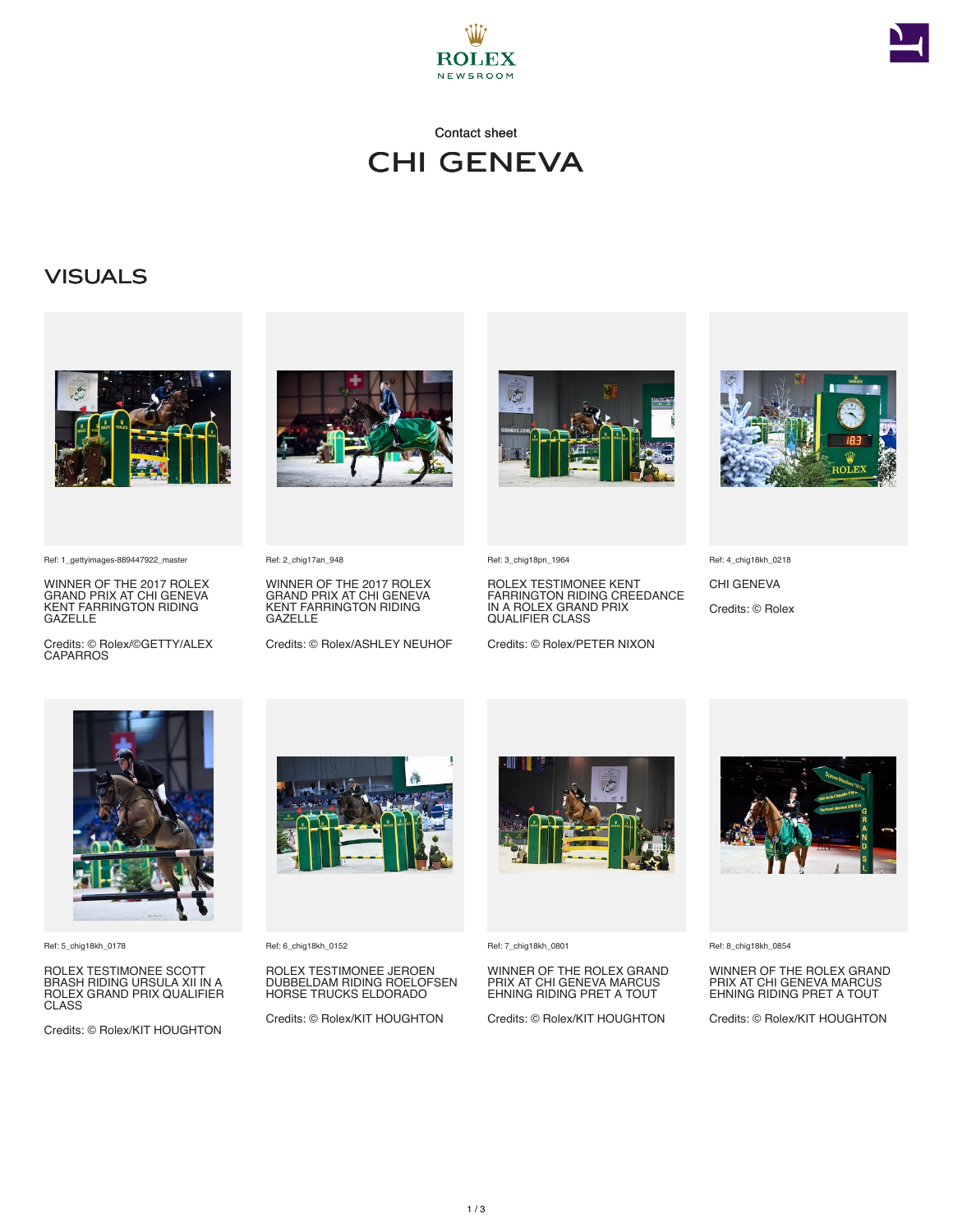

## Contact sheet CHI GENEVA







Ref: 9\_chig18kh\_0856

WINNER OF THE ROLEX GRAND PRIX AT CHI GENEVA MARCUS EHNING RIDING PRET A TOUT

Credits: © Rolex/KIT HOUGHTON

Ref: 10\_chig18kh\_0864

SECOND PLACE IN THE ROLEX GRAND PRIX AT CHI GENEVA ROLEX TESTIMONEE STEVE GUERDAT RIDING ALBFUEHREN'S BIANCA

Credits: © Rolex/KIT HOUGHTON



Ref: 11\_chig18kh\_0904

THIRD PLACE IN THE ROLEX GRAND PRIX DARRAGH KENNY RIDING BALOU DU REVENTON

Credits: © Rolex/KIT HOUGHTON



Ref: 12\_chig18kh\_0887

ROLEX TESTIMONEE ANA IVANOVIC PRESENTING MARCUS EHNING WITH A ROLEX WATCH,<br>AFTER WINNING THE ROLEX<br>GRAND PRIX AT CHI GENEVA.<br>SECOND PLACE ROLEX<br>TESTIMONEE STEVE GUERDAT<br>AND THIRD PLACE DARRAGH **KENNY** 

Credits: © Rolex/KIT HOUGHTON



Ref: 13\_chig18kh\_0895

ROLEX TESTIMONEE SIR JACKIE STEWART AND BASTIAN SCHWEINSTEIGER WITH THE ROLEX GRAND SLAM OF SHOW JUMPING TROPHY

Credits: © Rolex/KIT HOUGHTON



Ref: 14\_chig18kh\_0912

ROLEX TESTIMONEE KENT FARRINGTON RIDING GAZELLE IN THE ROLEX GRAND PRIX

Credits: © Rolex/KIT HOUGHTON



Ref: 15\_chig18kh\_0913

ROLEX TESTIMONEE BERTRAM ALLEN RIDING HARLEY V. BISSCHOP IN THE ROLEX GRAND **PRIX** 

Credits: © Rolex/KIT HOUGHTON



Ref: 16\_chig18kh\_0916

ROLEX TESTIMONEE MARTIN FUCHS RIDING CLOONEY 51 IN THE ROLEX GRAND PRIX

Credits: © Rolex/KIT HOUGHTON

2 / 3